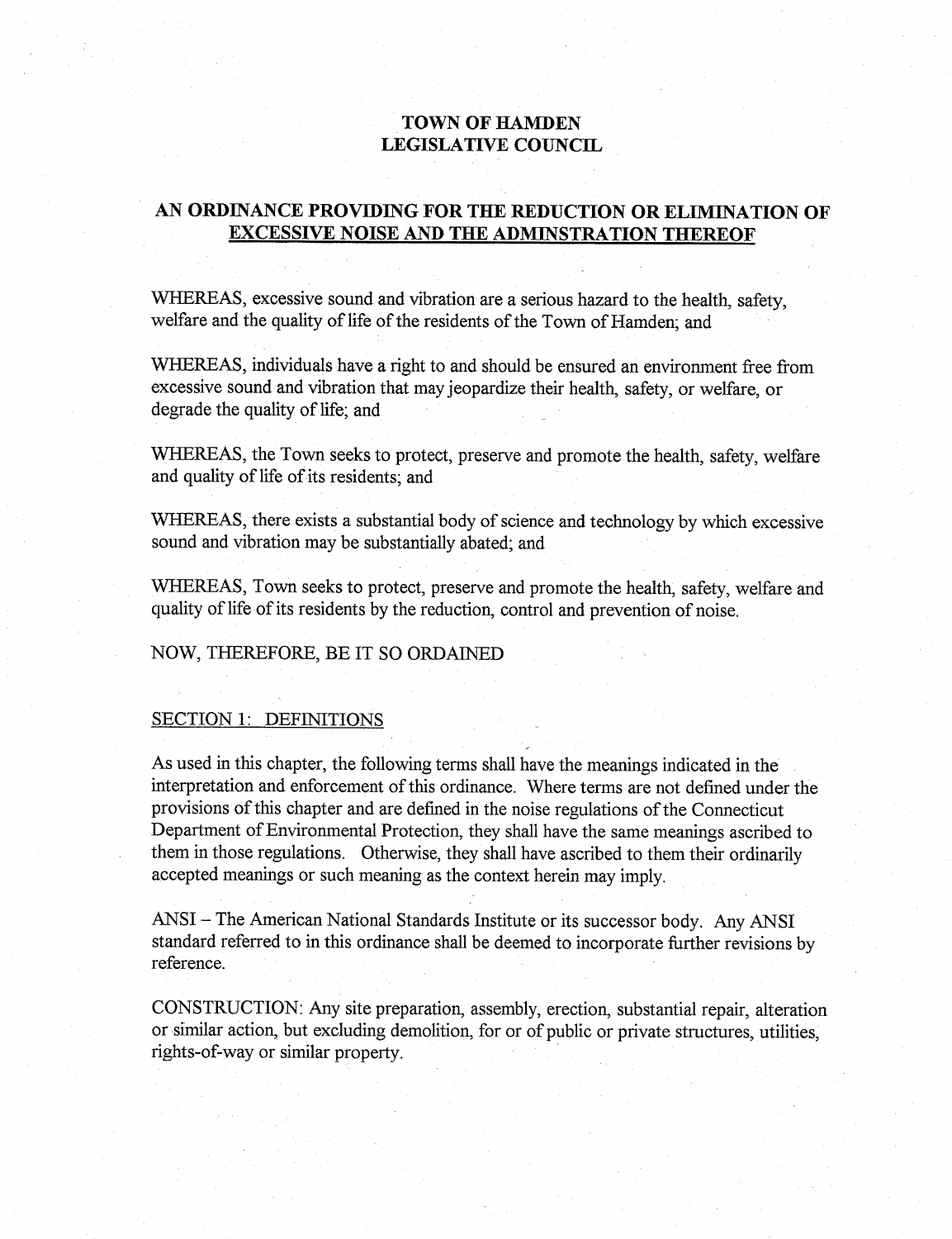DAYTIME HOURS: The hours between 7:00 am and 9:00 p.m., weekdays and Saturday, and the hours between 8:00 am and 9:00 p.m. on Sunday.

EMERGENCY: Any occurrence or set of circumstances involving actual or imminent physical trauma or property damage which demands immediate action.

EMERGENCY SOUND SIGNAL: An audible electronic or mechanical siren or signal device attached to an authorized emergency vehicle or within or attached to a building pole or other structure for the purpose of sounding or testing an alarm relating to fire or emergency management.

EMITTER: An individual or entity who is the owner or occupant of the premises from which noise commences.

EXCESSIVE NOISE: Emitter noise zone levels from noise sources exceeding the standards set forth in Section 3 of this ordinance beyond the boundary of the emitter's noise zones.

IMPULSE NOISE: Means noise of short duration (generally less than one second), especially of high intensity, abrupt onset and rapid decay, and often rapidly changing spectral composition.

MAINTENANCE EQUIPMENT: All engine or motor-powered garden or maintenance tools intended for repetitive use, including, but not limited to lawnmowers, riding tractors, blowers, and including equipment intended for infrequent service work including, but not limited to, chain saws, log chippers or paving rollers.

MOBILE SOURCES OF NOISE: Mobile sources of noise shall include, but are not limited to such sources as automobiles, trucks and other vehicles used to transport individuals or items along public rights-of-way.

NIGHTTIME HOURS: The hours between 9:00 p.m. and 7:00 a.m. weekdays and Saturday, and the hours after 9:00 p.m. and before 8:00 a.m. on Sunday.

NOISE ZONE: Means an individual unit of land or a group of contiguous parcels under the same ownership as indicated by public land records and, as relates to noise Emitters, includes contiguous publicly-dedicated streets and highway rights-of- way, railroad rightsof-way, water bodies and waters of the State.

RECEPTOR: An individual or entity who is the owner or occupant of premises affected by or receiving noise.

SITE: Means the area bounded by a property line on or in which a source of noise exists.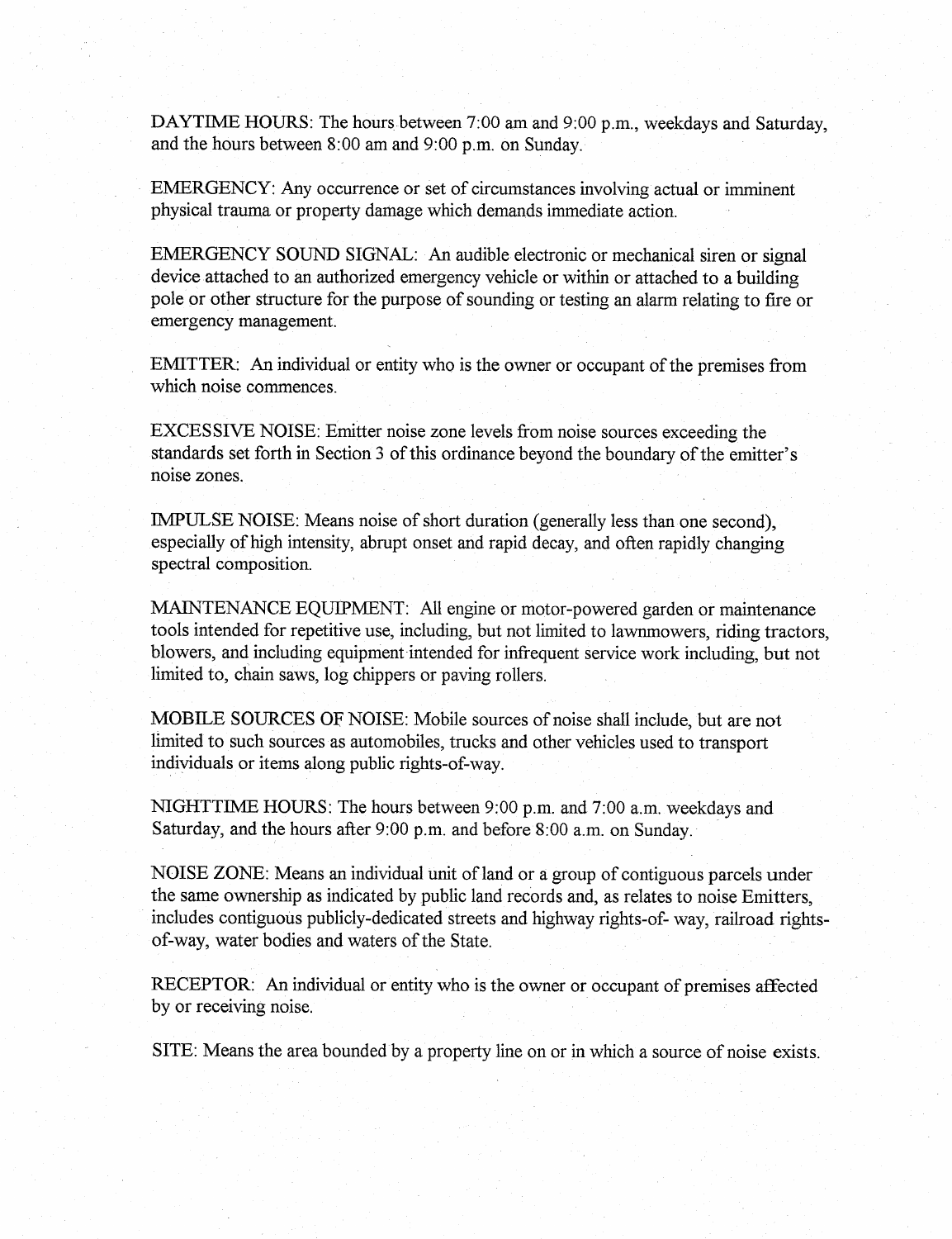SOUND LEVEL METER: Means an instrument, including a microphone, an amplifier, an output meter, and frequency weighting networks for the measurement of sound levels. The sound level meter shall conform to ANSI Specifications for Sound Level Meters S1.4-1984 (1997).

## SECTION 2: CLASSIFICATION OF NOISE ZONES AND NOISE DISTRICTS

A. Noise zone classifications shall be based on the designated use of any parcel or tract, based on the zoning district in which a parcel is located as described on the Zoning Map and in the Zoning Regulations of the Town of Hamden, as amended from time to time; provided that any parcel whose use is lawfully nonconforming to its district a the time this ordinance is enacted shall be classified for noise emission purposes according to the district appropriate for the nonconforming use. The current designation shall be the determining factor and any change in the zoning map or zoning regulations will also represent a change in the Noise District.

## B. Noise Districts

- 1. Residential Noise District Lands or Noise Zones contained within residential districts by the Planning & Zoning Regulations of the Town of Hamden shall be designated as Residential Noise Districts and shall be subject to the noise standards prescribed therefor or defined by this ordinance.
- 2. Business Noise District Lands contained within business districts by the Planning  $\&$ Zoning Regulations of the Town of Hamden shall be designated as Business Noise Districts and shall be subject to the noise standards prescribed therefor or defined by this ordinance.
- 3. Manufacturing Noise District Lands contained within manufacturing districts by the Planning & Zoning Regulations of the Town of Hamden shall be designated as Manufacturing Noise Districts and shall be subject to the noise standards prescribed therefor or defined by this ordinance.
- 4. Mixed Use Noise District (referred to as Controlled Development Districts or CDD) Lands contained within mixed used districts by the Planning & Zoning Regulations of the Town of Hamden shall-be designated as Business Noise Districts for purposes of this ordinance and shall be subject to the noise standards prescribed therefor or defined by this ordinance.

C. Within a noise district, the Emitter's noise zone is defined as his/her individual unit of land or group of contiguous parcels under the same ownership as indicated by the public land records. The emitter's noise zone also includes contiguous street and highway rights-of-way, railroad rights-of-way and water.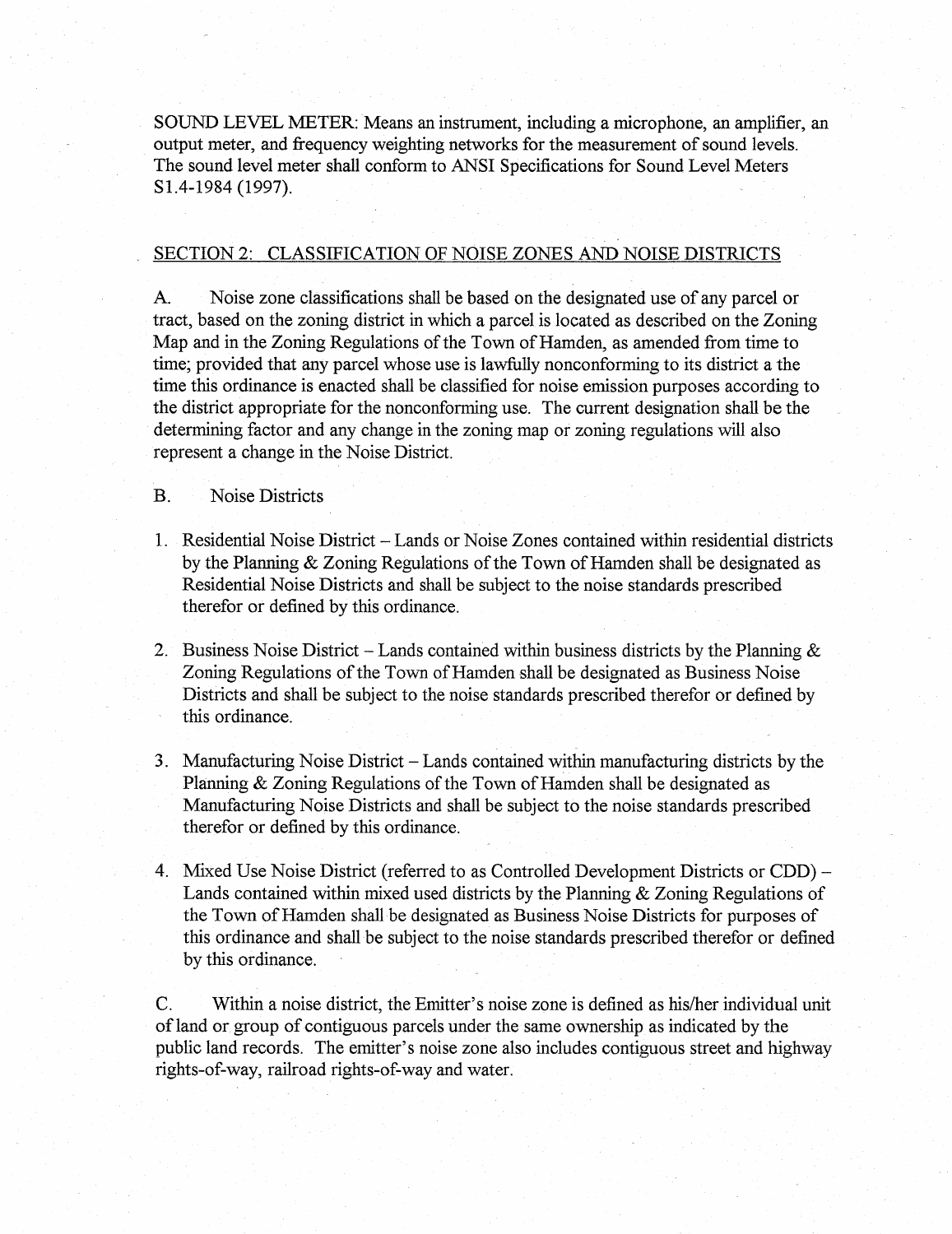#### SECTION 3: NOISE STANDARDS

a. No person shall cause or allow the emission of excessive noise as defined herein beyond the boundaries of his/her Noise District or Noise Zone as measured at any point on a Receptor's tract or parcel of land, so as to exceed the levels stated herein. The source of noise measured shall be the responsibility of the Emitter.

#### b. Impulse Noise

1. No person shall cause or allow the emission of impulse noise in excess of 80 dB peak sound pressure level during the nighttime.

2. No person shall (ause or allow the emission of impulse noise in excess of 100 dB peak sound pressure at any time to any Noise District or Noise Zone.

- c. Noise District and Noise Zone Standards
- 1. No person in a Manufacturing Noise District shall emit noise exceeding the levels stated herein and applicable to the Receptor's Noise Districts and Noise Zones:

|                          | <b>RECEPTOR</b>        |             |        |
|--------------------------|------------------------|-------------|--------|
|                          | Manufacturing Business | Residential |        |
|                          |                        | Dav         | Night  |
| Manufacturing Emitter to | 70 dbA<br>66 dBA       | 61 dBA      | 51 dBA |

Levels emitted in excess of the values listed above shall be considered excessive and unnecessary noise.

2. No person in a Business Noise District shall emit noise exceeding the levels stated herein and applicable to the Receptor's Noise Districts and Noise Zones:

|                     | <b>RECEPTOR</b>              |                  |                 |
|---------------------|------------------------------|------------------|-----------------|
|                     | Manufacturing Business       | Residential      |                 |
|                     |                              | $\lambda$ av     | Night           |
| Business Emitter to | $62$ dbA<br>$62 \text{ dBA}$ | $55 \text{ dBA}$ | $45 \text{ dB}$ |

Levels emitted in excess of the values listed above shall be considered excessive and unnecessary noise.

3. No person in a Mixed Use District ("CDD") shall emit noise exceeding the levels stated herein and applicable to the Receptor's Noise Districts and Noise Zones: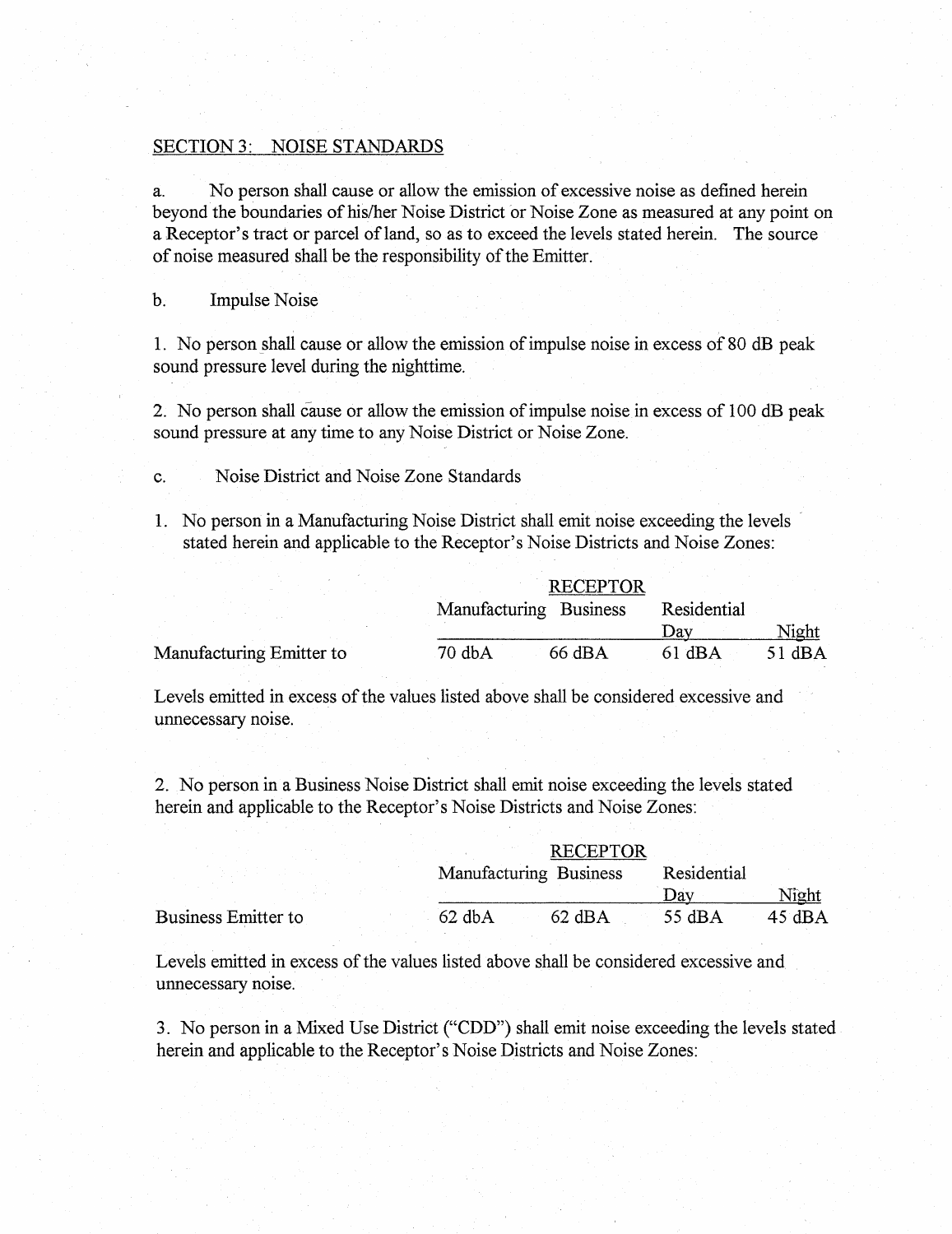|                      |          | <b>RECEPTOR</b>        |             |                  |
|----------------------|----------|------------------------|-------------|------------------|
|                      |          | Manufacturing Business | Residential |                  |
|                      |          |                        | )ax         | Night            |
| Mixed Use Emitter to | $62$ dbA | $62$ dBA               | 55 dBA      | $45 \text{ dBA}$ |

Levels emitted in excess of the values listed above shall be considered excessive and unnecessary noise.

4. No person in a Residential Noise District shall emit noise exceeding the levels stated herein and applicable to the Receptor's Noise Districts and Noise Zones:

|                        | <b>RECEPTOR</b>        |             |        |
|------------------------|------------------------|-------------|--------|
|                        | Manufacturing Business | Residential |        |
|                        |                        | Jav         | Night  |
| Residential Emitter to | $62$ dbA<br>55 dBA     | 55 $dBA$    | 45 dBA |

Levels emitted in excess of the values listed above shall be considered excessive and unnecessary noise.

d. Motor Vehicle Noise

All motor vehicles operated within the limits of the Town of Hamden shall be subject to the noise standards and decibel levels as set forth in the Regulations of the State of Connecticut, Department of Motor Vehicles, Title 14, Sec. 14-80a-1 through 14-8-a-18, as amended from time to time.

No sound amplifying devices on or within motor vehicles shall emit noise in excess of the noise levels as specified in Section 3 of this Ordinance.

### SECTION 4: EXCLUSIONS

The provisions of this chapter shall not apply to noise or sound emitted by or related to:

- a. Natural phenomena;
- b. The unamplified sound of the human voice;
- c. The unamplified sound made by any wild or domestic animal;
- d. Bells, carillons, or chimes associated with specific religious observances and/or organizations;
- e. A public emergency sound signal attached to an authorized emergency vehicle in the immediate act of responding to an emergency, or located within or attached to a building, pole or other structure for the purpose of sounding or testing an alarm relating to fire or emergency management;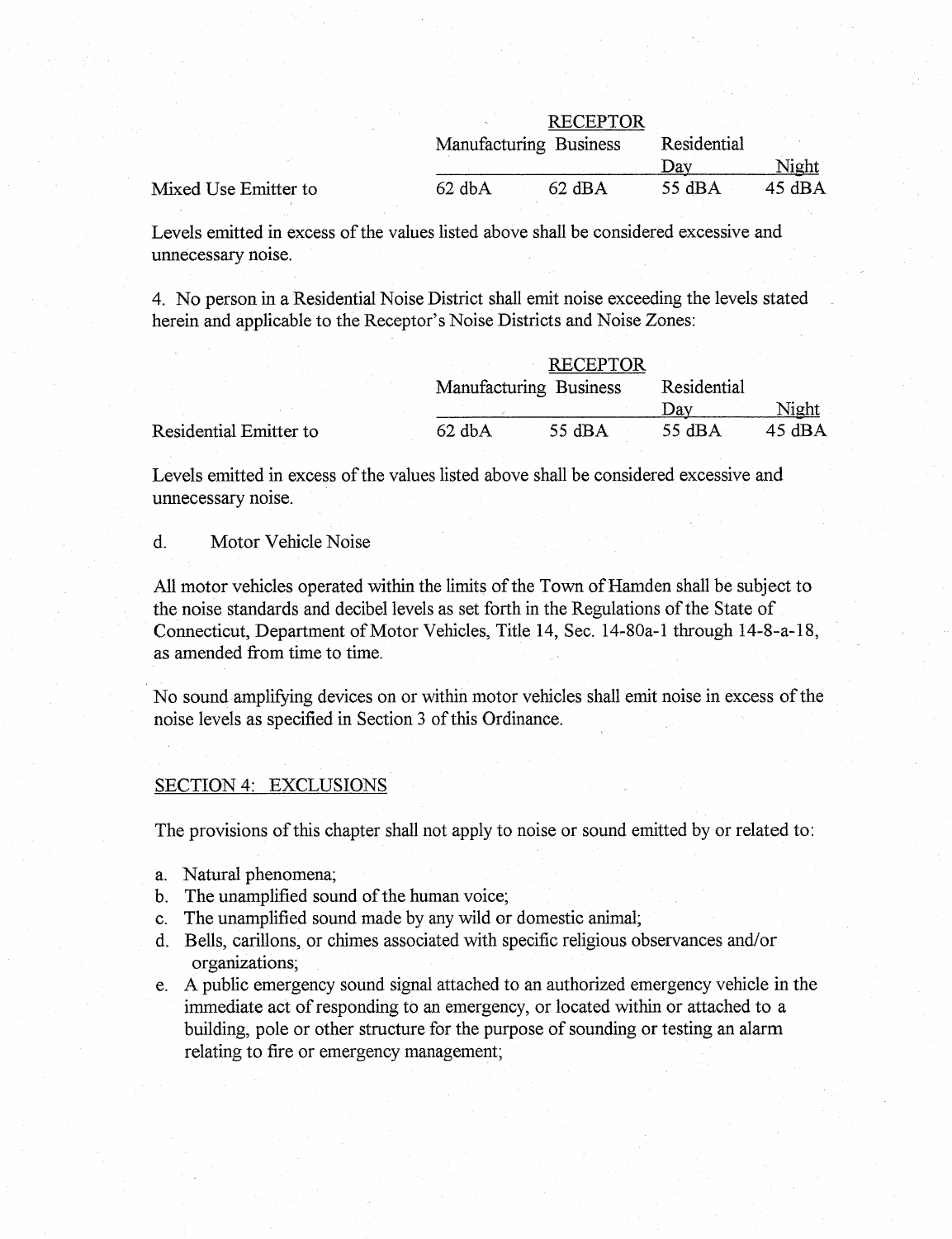- f. Snow removal equipment provided the equipment is maintained in good repair so as to minimize noise and that noise discharged from exhausts shall be adequately muffled-to prevent loud and/or explosive noises therefrom;
- g..Farming equipment or farming activity; and
- h. Refuse, solid waste or recyclable materials collection.

# SECTION 5: EXEMPTIONS

The following shall be exempt from this chapter, subject to the special conditions as specified:

- 1. Noise created by any construction activity which is conducted during daytime hours;
- 2. Noise created by recreational activities that are authorized by-the Town, including, but not limited to, parades, sporting events, concerts and fireworks displays;
- 3. Noise created by the operation of public facility maintenance equipment or private property maintenance equipment during daytime hours; and
- 4. Noise created by blasting, other than that conducted in connection with construction activities, provided that the blasting is conducted between 8:00 a.m. and 5:00 p.m., at specified hours previously announced to the public, and provided that a permit for such blasting has been obtained from local authorities.

# SECTION 6: EQUIPMENT AND MEASUREMENT

For the purpose of determining noise levels as set forth in this Ordinance, the following guidelines shall be applicable:

- a. A person conducting sound measurements shall have been trained in the techniques and principles of sound measuring equipment and instrumentation.
- b. Instruments used to determine noise levels shall be of standard design, maintained in calibration, and good working order, and instrument manufacturer's instructions for use of the instruments shall be followed.
- c. Measurements taken to determine compliance with this Ordinance, in particular Section 3, shall be taken at any elevation and at any point beyond the boundary of the Emitter's Noise District or Noise Zone and within the Receptor's Noise District or Noise Zone.

## SECTION 7: ENFORCEMENT AND PENALTIES

The Hamden Police Department shall be responsible for enforcement of the provisions of this chapter. Any person in violation of any section of any provision of this chapter may be fined in an amount not to exceed one hundred dollars (\$100) per violation. Each day a violation continues after the time for correction of the violation has been given in an order, shall constitute a continuing violation and the amount of the fine shall be doubled for each day said violation continues, said fine not to exceed four hundred (\$400) dollars per day.